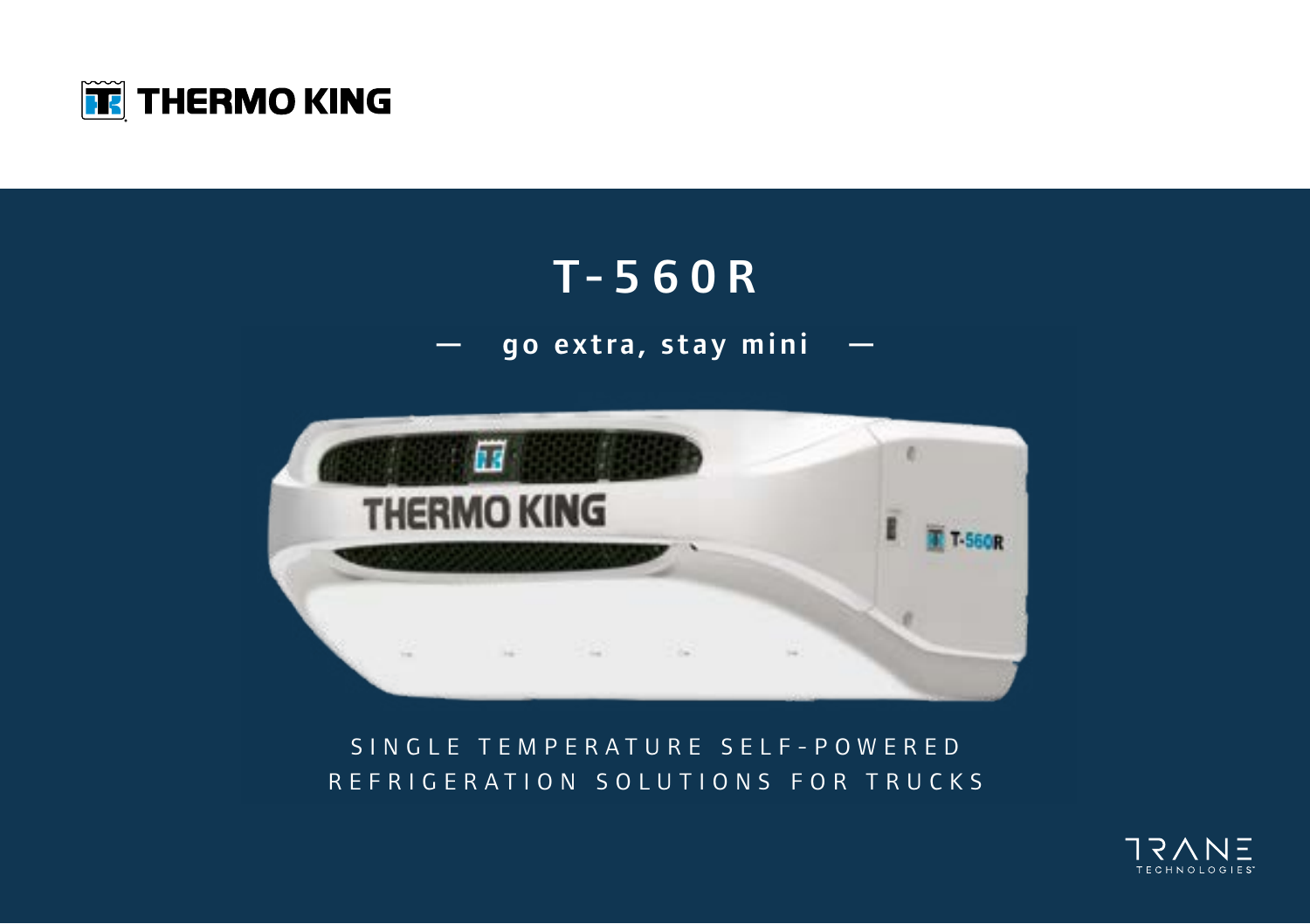



Capacity is everything. You know it. We know it. Because with capacity comes the ability to optimise the day-to-day. It means faster pulldown, so your fleet is ready to roll sooner, do more deliveries and delight more customers.

This is why we re-engineered our T-500R unit, and took it to the next level.

Step forward to the T-560R from Thermo King. A self-powered refrigeration unit for both small and medium-sized trucks that sets a new industry standard for reliability, efficiency, and performance. It's got enhanced capacity, within the same neat package.

» Enhanced Fresh & Frozen cooling capacity (up to 20% more compared to T-500R)

- » Faster pull down for quicker start up and more deliveries
- » Proven performance up to 55°C
- » R-452A future-proof, low GWP refrigerant.
- » High efficiency GreenTech TK270 engine
- » 1000 hours extended maintenance interval (EMI)
- » X214 Compressor for maximum uptime and reliability

## Refrigeration re-engineered **Powerful. Dependable. Sustainable.**

With the T-560R unit, Thermo King helps you re-imagine what's possible in your business.

Extra Fresh & Frozen Capacity: enhanced capacity and faster pull down increases your options, enhances your performance, and supports route optimisation for smarter deliveries. Extra Flexibility: higher capacity allows for better fleet optimisation, quickly adapting to Fresh or Frozen goods' needs and making sure you have the right temperature, right when you need it. Extreme Temperatures: designed to operate in the toughest ambient conditions, to protect your load up to 55°C ambient. Extra Savings: with increased fuel efficiency and lower maintenance costs, coupled with our service contract options to drive down the total life cost of each unit.

Extra Uptime: with extended maintenance intervals which keep individual vehicles working and earning for longer, while also hitting sustainability targets.

# T-560R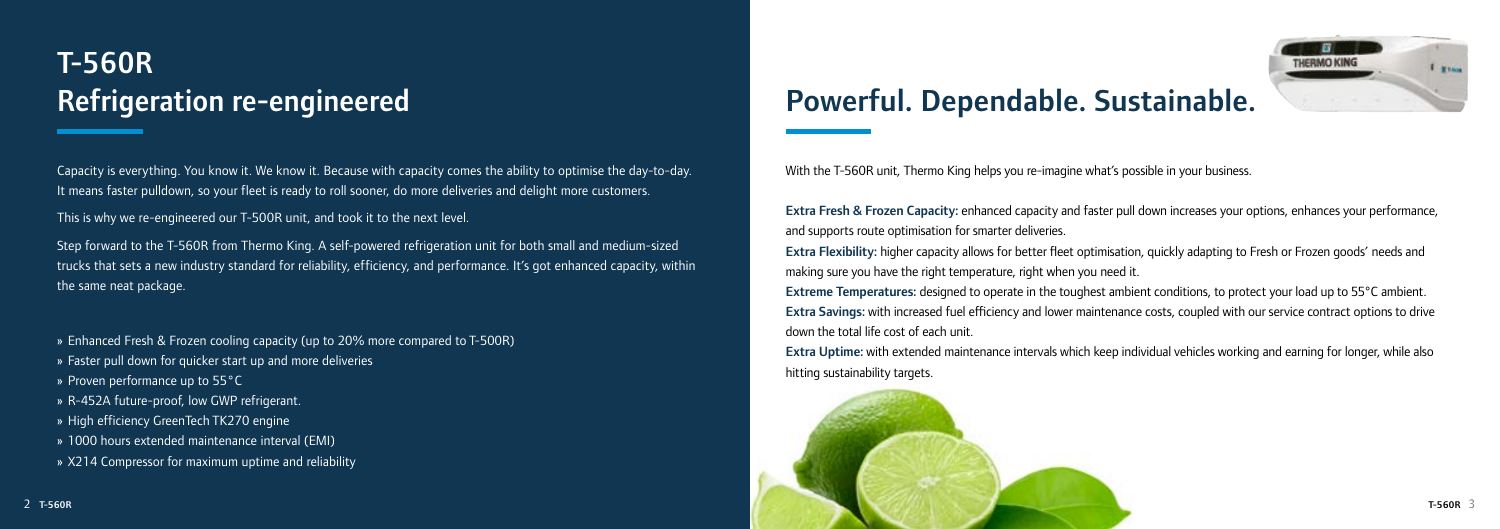**2**

\*compared with traditional fin and tube technology



The T-560R is built to last and builds on the outstanding reputation of its predecessor, the T-500R.

TK 270 diesel engine: high efficiency power source

X214 reciprocating compressor: bullet-proof reliability and increased uptime

Evaporator fans: Very Long Life (VLL) electric fans keep your unit on the road longer and reduce maintenance costs

E-coated frame: total corrosion resistance for extended life and greater resale value

**1 5** TK 270 diesel engine:

Micro-channel condenser coil & radiator: avoid corrosion, reduce refrigerant charge & improve efficiency

Plastic external panels: light, strong and corrosion resistant to keep your fleet looking its best

#### **3** Evaporator fans:

## The inside story

#### Maintenance conditions – maximize your uptime

Engine oil filter: 1000 hours (EMI: 1000 hours) Belt life: 5000 hours (EMI: 2000 hours) Refrigerant life: 5 years Evaporator: 3 VLL (Very Long Life) electric fans (double the life of conventional fans)

### Innovation where it matters most

- » 2 cylinder, proven design for transport refrigeration
- » 1000 hours between oil changes
- » Over 100,000 units sold

#### X214 reciprocating compressor:

- » Deep sump 2 cylinder reciprocating design
- » Field proven reliability
- » >10,000 hours service interval

- » Three 12V Electrical Fans
- » Very Long Life fans (double the life of conventional fans)
- » Reduced maintenance costs

#### E-coated frame:

- » Coating technology from the automotive industry
- » Electrical current attracts paint on the metal for more complete coverage
- » Total corrosion resistance

#### Micro-channel condenser coil & radiator:

- » All-aluminium design prevents galvanic corrosion
- » Lighter and more efficient technology
- » Increased capacity with refrigerant charge reduced by 30%\*

#### Plastic external panels:

- » Complete corrosion resistance
- » Fibre reinforced to resist impact
- » Scratches can be removed quickly and easily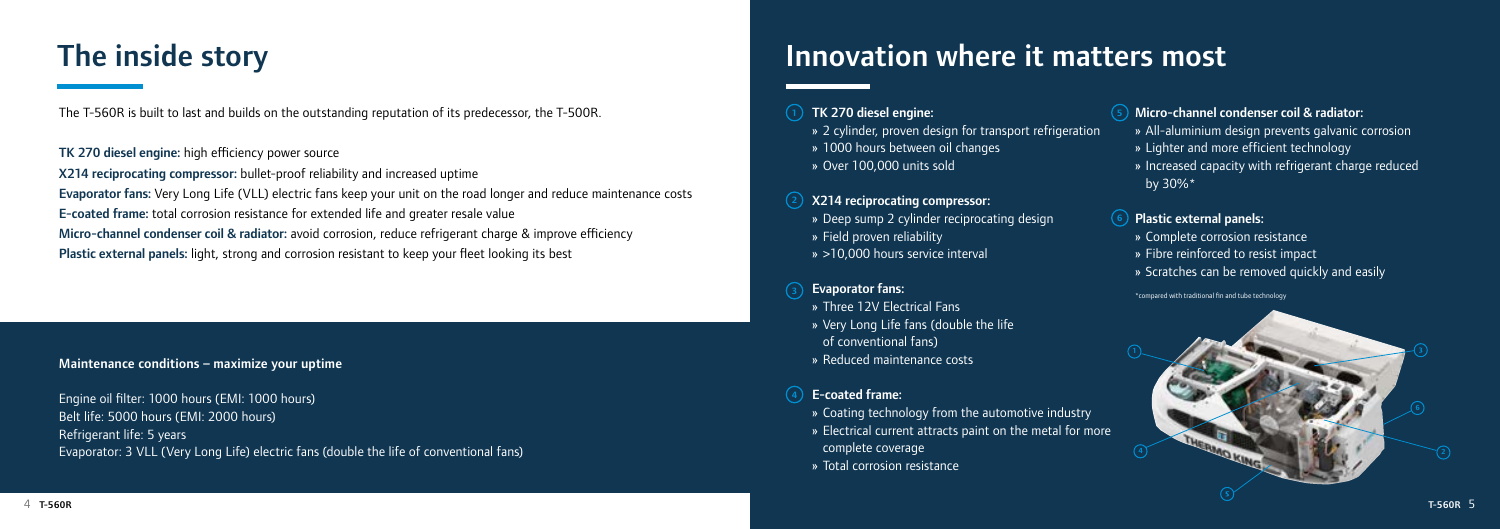

# Technology you can rely on Expand your green credentials

Each new Thermo King product has first to undergo stringent testing to ensure the highest levels of reliability and operating economy, and the T-560R is no exception.

At our state-of-the-art global research and development centre, the unit is exposed to a variety of hostile conditions, extreme temperatures, and non-stop endurance tests. Next up, it's subjected to exhaustive field trials, and only after consistently positive reviews do we finally give the unit our seal of approval.

With Thermo King, you can be sure the T-560R will meet your expectations for quality, reliability, and dependability.

\*Non-Road Mobile Machinery \*\*Global Warming Potential » Fuel consumption reduced by up to 5% (regardless of capacity increase) » Low emission GreenTech engine meets 2019 NRMM\* regulations » R-452A refrigerant reduces GWP\*\* by more than 45% compared to previous refrigerant, minimizing environmental impact » Whisper technology reduces operating noise levels by 20% to enable inner city delivery

When it comes to the environment and meeting regulatory requirements, we've also got you covered. From improved fuel efficiency and lower emissions, to more environmentally friendly refrigerant, the T-560R is designed to help you grow sustainably in a dynamic market.

**Less emissions:** refrigerant R-452A provides a future proof solution to more stringent global legislation on greenhouse gases. GreenTech engine exhaust gas emissions are compliant with the most stringent requirements from NRMM regulation (Stage V - 2019).

#### Environmental benefits include:

#### **45% reduction in refrigerant GWP**

**R-452A R-404A**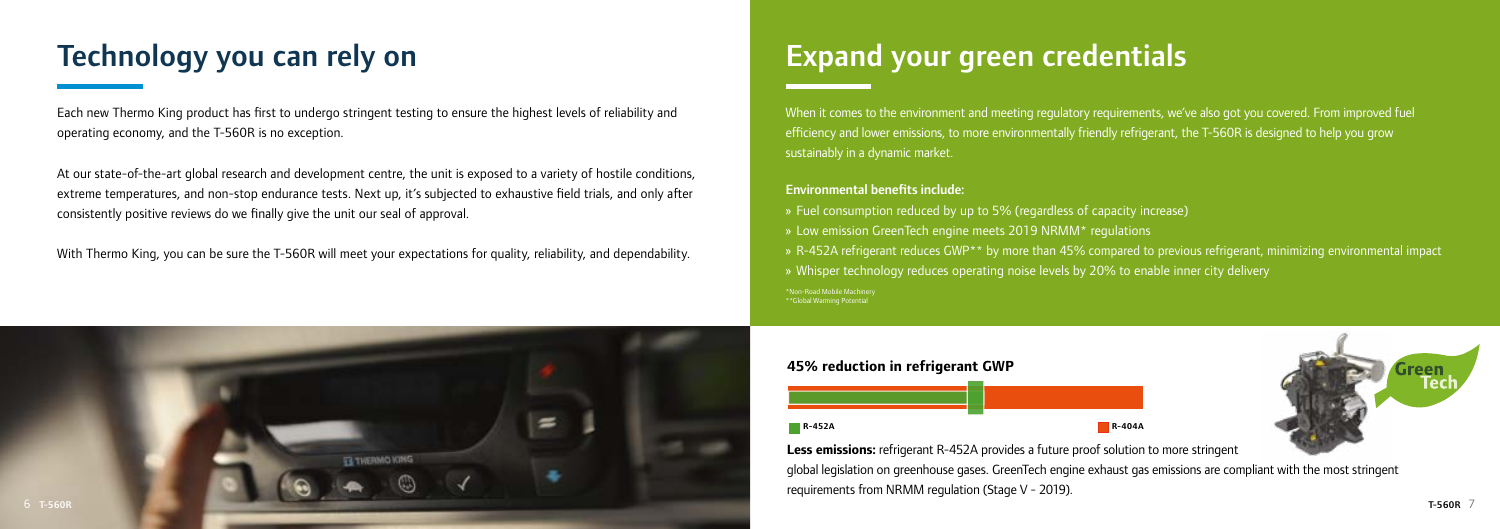## Key features and options

#### **Remote Watch**

- » New feature that allows the Thermo King service team to remotely access the unit from anywhere in the world
- » Only requires a USB port and an internet connection
- » User-friendly interface providing on the road service, minimising vehicle downtime

#### **Warranty coverage**

2 year warranty coverage on unit and options (2nd year warranty coverage subject to mid-term inspection)

#### **Cycle-Sentry**

- Stops the engine when refrigeration is not needed, and restarts it when refrigeration or battery charge is called for. » Fuel and CO<sub>2</sub> savings of up to 80%
- » Increased component life
- » Reduced maintenance costs

#### **Extended Maintenance Interval: EMI 1000**

- Thermo King EMI 1000 will extend maintenance intervals and reduce operating costs by:
- » Reducing clean-up and disposal costs
- » Reducing environmental impact with less spillage and less oil, filter, and coolant waste
- » Extending engine life with improved, highly efficient filtration

#### **Thermo King EnergyOne Silver Battery**

Incorporates silver-calcium technology to extend service life by over 20% more than conventional batteries.

#### **Auto phase correction**

» Avoids reverse fan rotation while on electric stand-by » Protects the load

#### **Diesel/electric auto switching**

- » Automatically starts diesel engine if electric stand-by fails
- » Manual override for ferry operation
- » Protects the load automatically (without manual intervention)

#### **TherMax system**

» Faster defrosting cycles.

#### **Password protected controller**

- » Prevents unauthorised access
- » Protects against cargo loss, especially in high ambients

#### **Body mount enclosure**

Allows external mounting of in-cab displays on drawbar truck bodies, allowing for easier access.

#### **ThermoKare™**

ThermoKare offers a complete selection of service contract options, to help you manage maintenance costs and hence total life cost of a unit.

#### **Thermo King EnergyOne Gold Battery**

For customers that operate in colder climates, this 760 CCA upgraded wet cell battery delivers greater power than the standard battery.

#### **Thermo King EnergyOne Platinum Battery**

- » Uses Absorbed Glass Mat (AGM) technology with deep cycle capability and enormous cranking power (880 CCA)
- » Maintains capacity at extremely low temperatures better than a wet cell battery
- » Avoids the cost of battery replacements through an
- expected five to eight year service life
- » Also backed by Thermo King's 2 year warranty

#### **90L Fuel tank**

- » Approved for diesel and bio-diesel
- » Vibration resistant to Thermo King standards
- » Mechanical fuel gauge with option to upgrade to electrical
- » Galvanised drain plug as standard
- » Corrosion resistant installation kit (e-coated)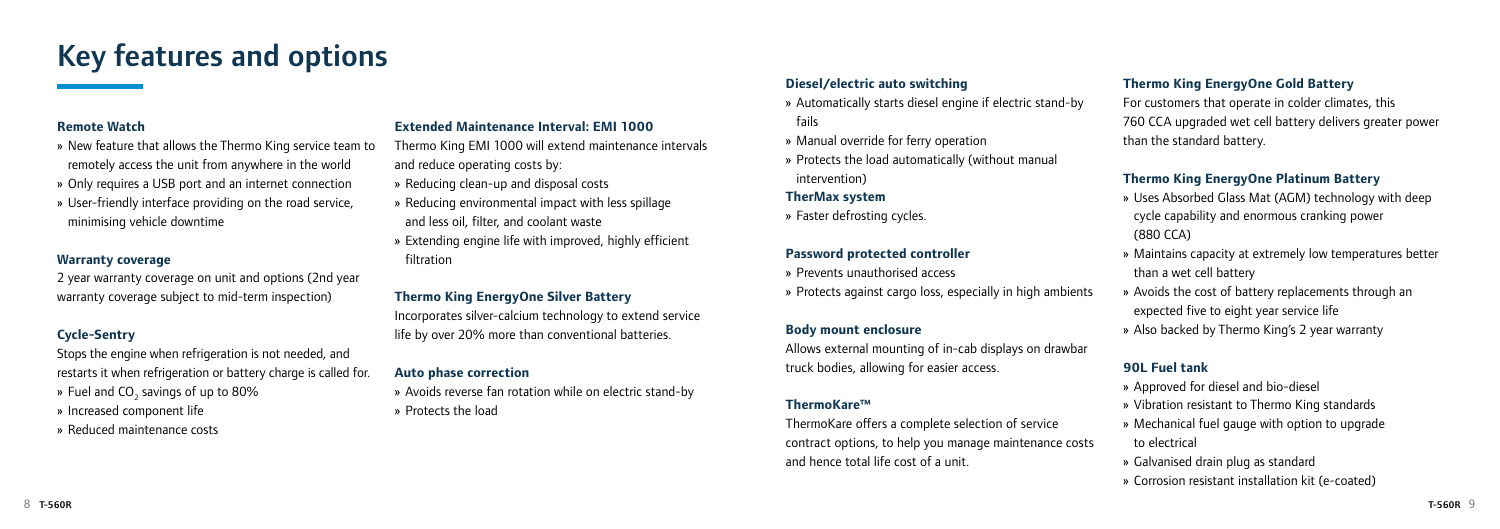## Key features and options

|                                                   | T-560R |
|---------------------------------------------------|--------|
| LIFE COST MANAGEMENT                              |        |
| Remote Watch                                      |        |
| Warranty coverage                                 |        |
| Cycle-Sentry <sup>™</sup> interval                |        |
| EMI 1000: Extended maintenance                    |        |
| TK Battery - EnergyOne Silver (Wet Cells 640 CCA) |        |
| TK Battery - EnergyOne Gold (Wet Cells 760 CCA)   | Λ      |
| TK Battery - EnergyOne Platinum (AGM 880 CCA)     | Λ      |
| ThermoKare™                                       |        |
| <b>LOAD PROTECTION</b>                            |        |
| Auto phase correction                             |        |
| Diesel/electric auto switching                    |        |
| Password Protected controller                     |        |
| TherMax system                                    |        |
| Body mount enclosure                              | ∧      |
| 90L Fuel tank                                     |        |
| Door switches                                     | Λ      |
| <b>CUSTOMIZATION</b>                              |        |
| Whisper noise attenuating kit                     |        |

#### $\triangle$  Option: Factory Supplied  $\triangle$  Option: Dealer Supplied  $\triangle$  Option: Dealer Supplied  $\triangle$  Option: Dealer Supplied  $\Box$ ○ Not Available ● Standard Feature  $\triangle$  Option: Factory Supplied  $\triangle$  Option: Dealer Supplied

# **Specifications**

#### **Door switches**

Reduce the load temperature rise and detect theft by monitoring door openings and save fuel when doors are open by turning off the unit.

#### **Whisper™ noise attenuating kit**

» The Whisper™ low noise kit reduces noise levels significantly over standard units.

#### T-560R

| REFRIGERATION CAPACITY: SYSTEM NET COOLING CAPACITY AT 30°C AMBIENT TEMPERATURE UNDER ATP CONDITIONS |               |                 |  |  |
|------------------------------------------------------------------------------------------------------|---------------|-----------------|--|--|
|                                                                                                      | $0^{\circ}$ C | $-20^{\circ}$ C |  |  |
| W                                                                                                    | 6300          | 3500            |  |  |
| W                                                                                                    | 4800          | 2500            |  |  |
| REFRIGERATION CAPACITY: SYSTEM NET HEATING CAPACITY AT -18°C AMBIENT TEMPERATURE                     |               |                 |  |  |
|                                                                                                      | $2^{\circ}$ C |                 |  |  |
| W                                                                                                    | 1800          |                 |  |  |
| W                                                                                                    | $1000**$      |                 |  |  |
|                                                                                                      |               |                 |  |  |
| $m^3/hr$                                                                                             |               | 2150            |  |  |
|                                                                                                      |               |                 |  |  |
| kg                                                                                                   |               | $370*$          |  |  |
| kg                                                                                                   | 400 $*$       |                 |  |  |
| ENGINE: LOW EMISSIONS, 2 CYLINDER, LIQUID COOLED                                                     |               |                 |  |  |
|                                                                                                      |               | <b>TK 270</b>   |  |  |
| kW                                                                                                   |               | 7.5             |  |  |
| hrs                                                                                                  |               | 1000            |  |  |
|                                                                                                      |               |                 |  |  |

\* Battery not included. With Whisper noise attenuating kit option: +10kg

\*\* With Electric Heat Option 2500W capacity is achievable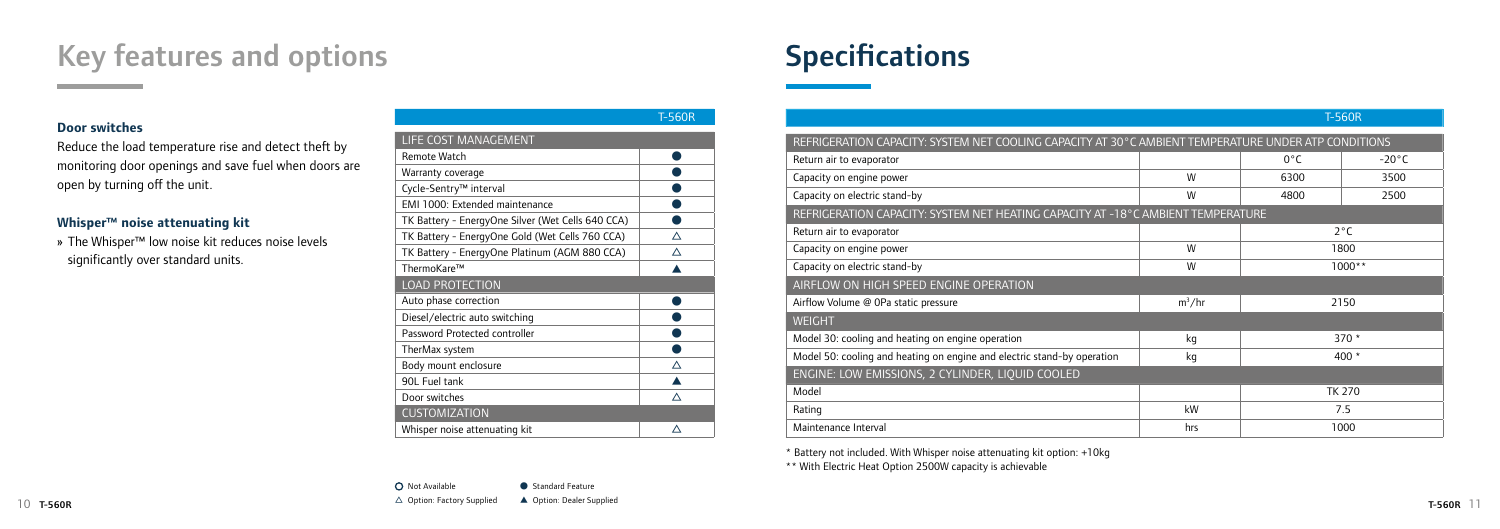

### WARRANTY SUMMARY

Specific terms of the Ingersoll Rand Ltd. 24 month full warranty are available on request (refer to TK 60483). Thermo King excludes liability in contract and tort (including strict liability and negligence) for any special, indirect or consequential damages by reason of the installation or use of any covered product or its mechanical failure.

### **Specifications**

| <b>SPECIFICATIONS</b>                                                               |    | <b>T-560R</b>                                   |  |
|-------------------------------------------------------------------------------------|----|-------------------------------------------------|--|
|                                                                                     |    |                                                 |  |
| COMPRESSOR: LIGHTWEIGHT ALUMINIUM ALLOY                                             |    |                                                 |  |
| Model                                                                               |    | X214 Deep Sump                                  |  |
| Displacement                                                                        | cc | 228                                             |  |
| <b>ELECTRIC STAND-BY OPTION</b>                                                     |    |                                                 |  |
| Voltage / Phase / Frequency                                                         |    | 400V/3Ph/50Hz<br>230V/3Ph/50Hz<br>230V/3Ph/60Hz |  |
| Rating                                                                              | kW | 4.5                                             |  |
| REFRIGERANT: R-452A, FUTURE PROOF COMPLIANCE WITH F-GAS REGULATIONS (2020 REVISION) |    |                                                 |  |
| Charge                                                                              | kg | 2.5                                             |  |





#### **Dimensions (in millimeters)**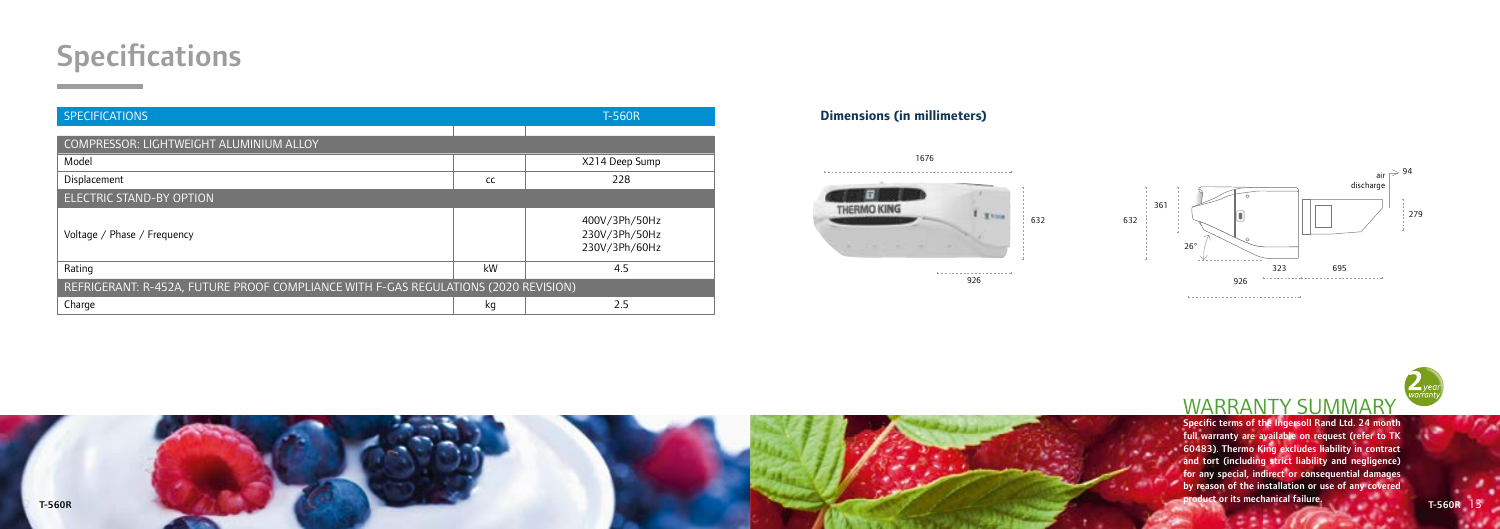

#### **Access to trained and experienced specialists**

Every customer of the T-560R receives 24/7 back-up from the world-renowned Thermo King Dealer network. As a result, you can rely on a fast and efficient response to any operational issues – including product installation, diagnostics, and maintenance.

#### **Unmatched serviceability and improved parts support**

The T-560R is designed to use components that are common to the already existing members of the T-Series range. We've done this to help ensure greater availability of parts, faster repair times, and Exceptional reliability.

# Keeping you moving: Thermo King service and parts support

### **OUR DEALER SERVICE NETWORK ANYTIME, ANYWHERE, ALWAYS THERE**

### **ANYWHERE IN EUROPE, MIDDLE EAST AND AFRICA**

» Over 500 authorised service points in 75 countries » 1400 fully trained and certified technicians with Gold, Silver and Bronze Certi-Tech expertise certifications » Open and available 24/7

FIND THE DEALER CLOSEST TO YOU WITH OUR ONLINE DEALER LOCATOR DEALERS.THERMOKING.COM

### **MORE DEALER SERVICES**

- $\checkmark$  Emergency assistance
- $\checkmark$  Service contracts
- $\checkmark$  Genuine Thermo King parts
- $\checkmark$  Options and Accessories
- $\checkmark$  Mobile service

 $\checkmark$  ...

 $\checkmark$  Calibration and leak testing